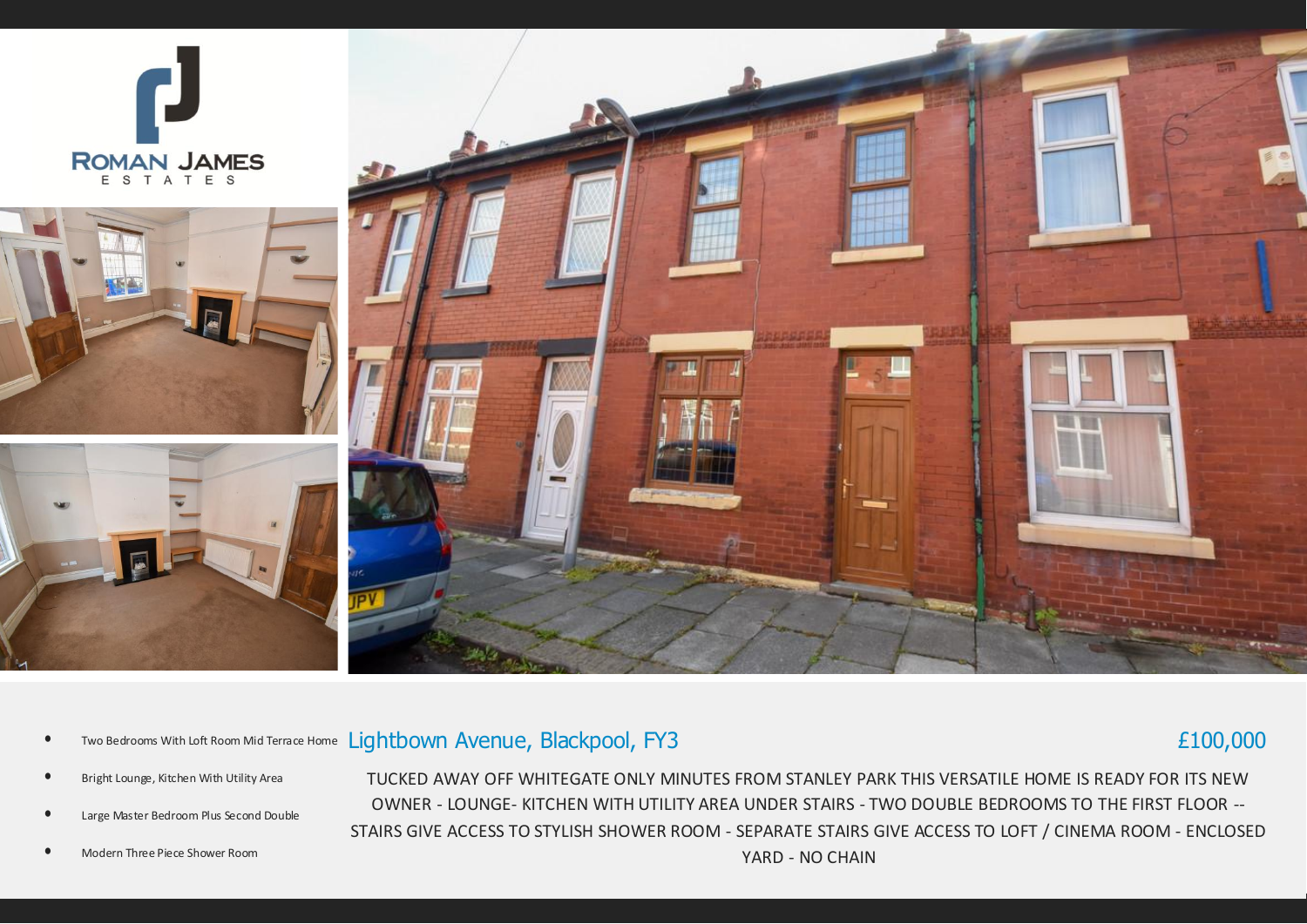



# Property Description

ENTRANCE HALL Door into;

#### LOUNGE

14' 3" x 15' 0" (4.35m x 4.59m) Double glazed window to front, fitted carpet radiator and living flame gas fire. Stairs to first floor.

#### **KITCHEN**

12' 2" x 11' 10" (3.71m x 3.62m) A range of wall and base units with complimentary work surfaces over, circular sink unit with mixer tap and drainer, 5 ring gas hob with extractor above and oven below, Space for fridge freezer, vinyl flooring, radiator and double glazed window and door to rear.

### UTILITY

7' 0" x 5' 3" (2.14m x 1.62m) Double glazed window to rear, plumbing for washing machine and space for drier.

#### LANDING

Double glazed window to rear, fitted carpet, stairs giving access to shower room and separate stars giving access to loft room.

#### BEDROOM ONE

14' 2" x 14' 9" (4.34m x 4.52m) Two double glazed windows to front fitted carpet and laminate.

#### BEDROOM TWO

9' 6" x 9' 2" (2.90m x 2.81m) Double glazed window to rear, laminate flooring, radiator and boiler housed in cupboard.

#### BATHROOM

A three piece suite comprising of low flush WC, pedestal wash hand basin and shower cubicle with water fall shower over. Tiled walls and flooring, heated chrome towel radiator and velux style window to rear.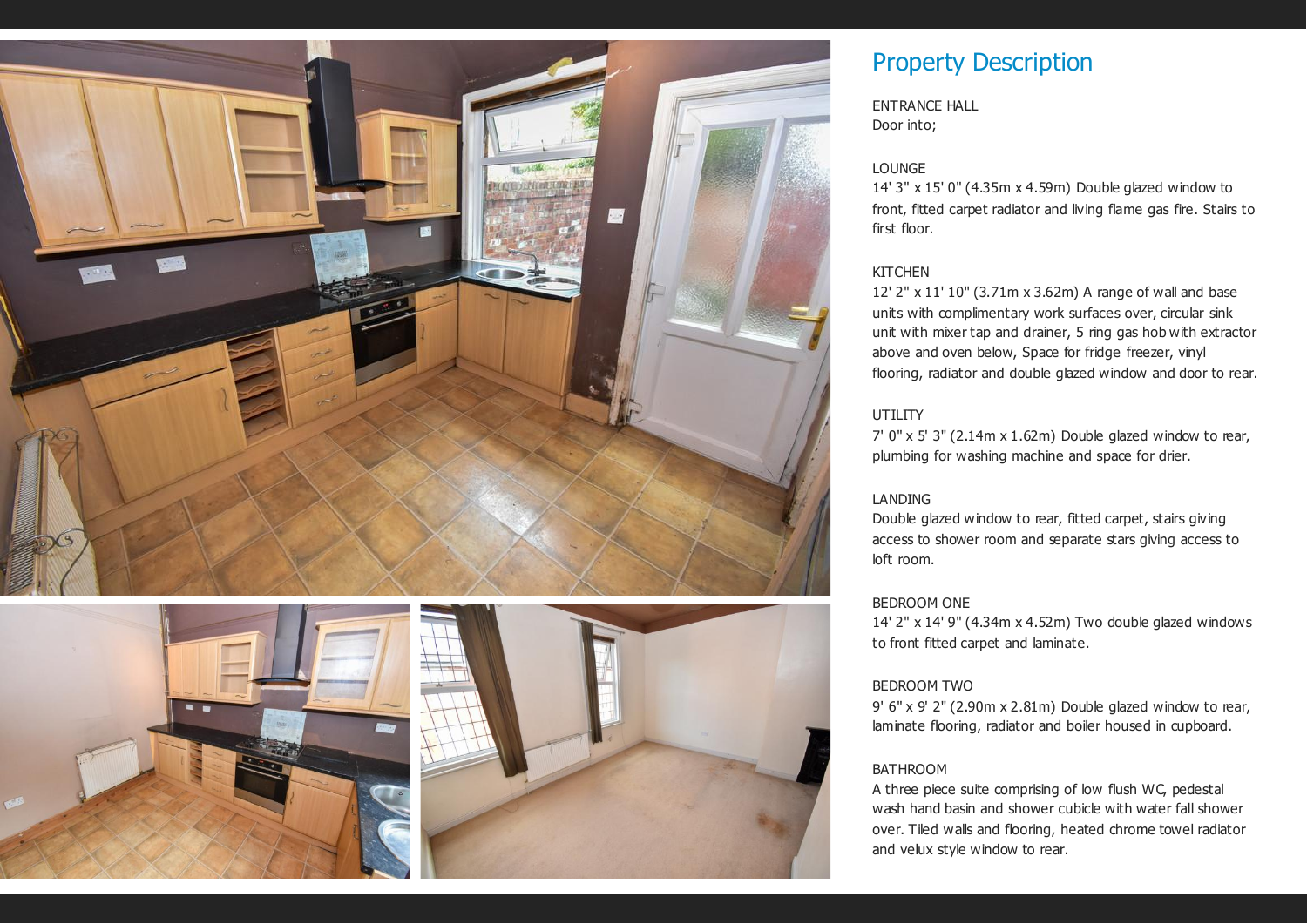

### LOFT ROOM

13' 5" x 10' 6" (4.09m x 3.22m) Power, light and Velux style window to rear.

### EXTERIOR REAR

Paved rear garden with timber gate to rear.